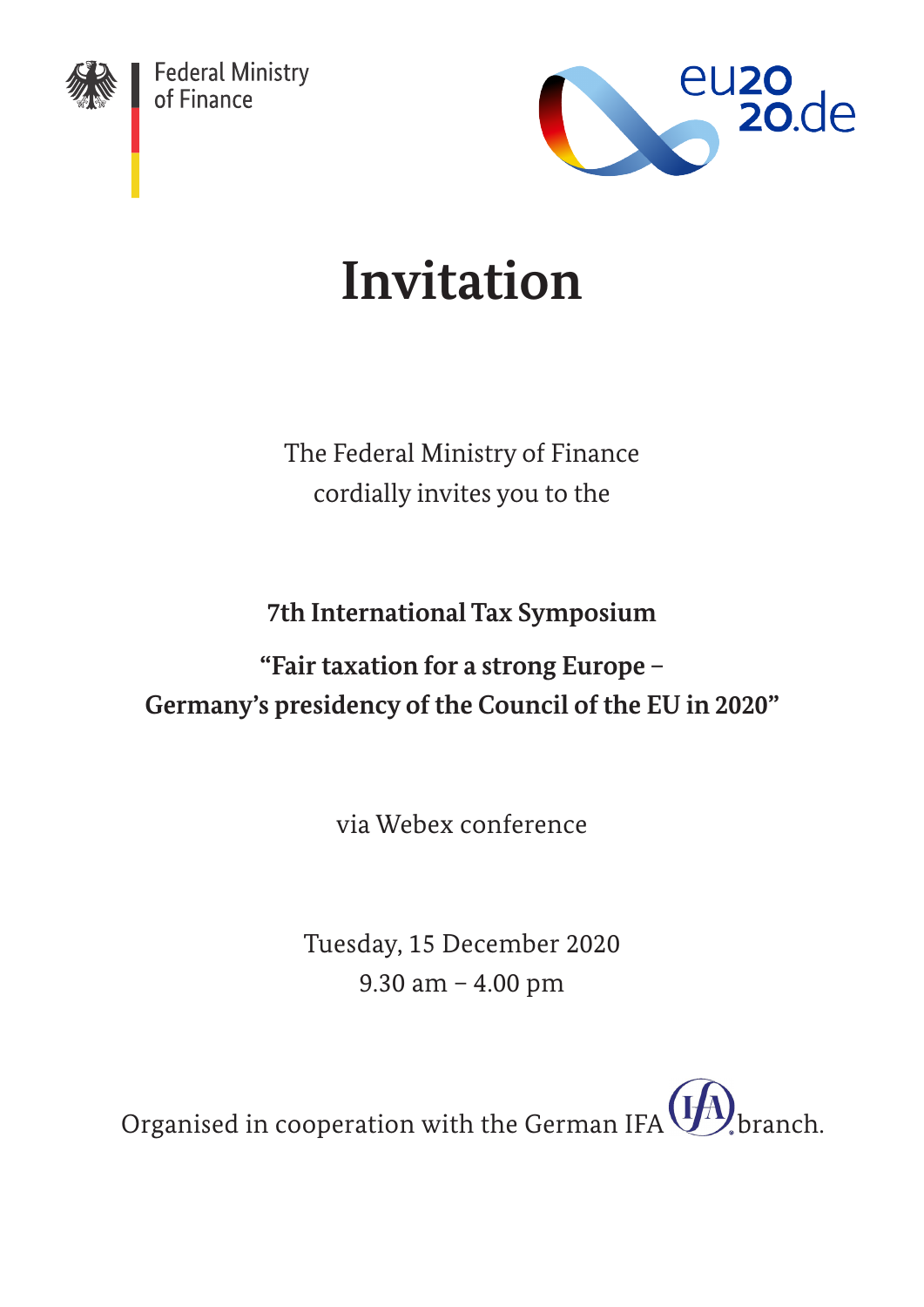Over 130 countries are currently engaged in efforts to change the way taxing rights are distributed and to introduce a global minimum effective tax. The objective of an effective minimum tax is to combat harmful tax arbitrage and to ensure that multinational corporations pay their fair share of the revenue that is needed to finance government functions. One of the key aims of Germany's Presidency of the Council of the EU in the second half of 2020 is to make further progress in efforts to introduce a minimum effective tax.

The work that is being done to change taxation standards shows not only that efficient administrative cooperation is essential for ensuring the equitable implementation of tax law, but also that it is imperative to strengthen legal certainty for taxpayers. During its Presidency, Germany also wants to make progress on the expansion of the EU Directive on Administrative Cooperation to include provisions on joint audits and the exchange of information relating to online platforms and their users, as they have been proposed in an amended version of the Directive on Administrative Cooperation (DAC 7).

The Federal Finance Ministry's 7th International Tax Symposium will provide a forum for engaging in an in-depth examination and discussion of the German Presidency's results in the area of direct tax policy. The Federal Finance Ministry, in cooperation with IFA Germany, looks forward to welcoming you to this event online.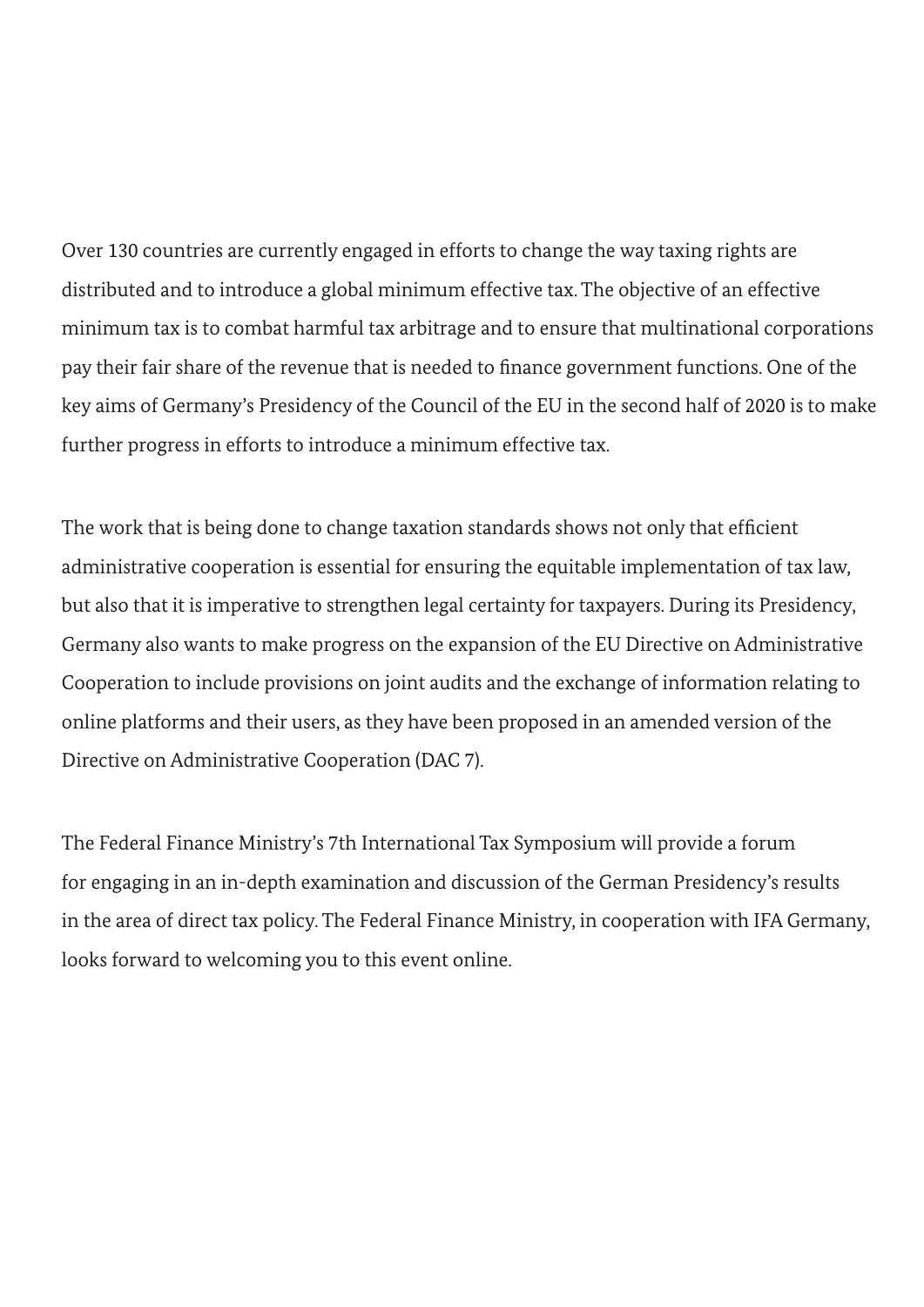### **Programme**

# **9.30 am Welcoming remarks** *Rolf Bösinger*, State Secretary, Federal Ministry of Finance, Berlin **9.40 am Opening address** *Martin Kreienbaum,* Federal Ministry of Finance, Berlin **10.00 am "A global level playing field – the concept of a minimum effective tax"** Chair *Martin Kreienbaum,* Federal Ministry of Finance, Berlin **Discussants** *Pascal Saint-Amans*, Organisation for Economic Co-operation and Development, Paris Prof. *Wolfgang Schön,* Max Planck Institute for Tax Law and Public Finance, Munich *Berthold Welling*, Verband der Chemischen Industrie (German Chemical Industry Association), Frankfurt Prof. *Sol Picciotto*, Tax Justice Network, Lancaster University, Lancaster *Wendelin Staats*, Federal Ministry of Finance, Berlin 11.30 am Break **11.50 am "A minimum tax in Europe – a path towards new corporate tax legislation?"** Chair *Daniel Fehling*, Federal Ministry of Finance, Berlin Discussants

*Benjamin Angel*, European Commission, Brussels Prof. *Juliane Kokott*, Advocate General, European Court of Justice, Luxembourg Prof. *Christian Kaeser*, Siemens, Munich *Andreas Benecke*, Federal Ministry of Finance, Berlin

#### 1.10 pm Lunchbreak